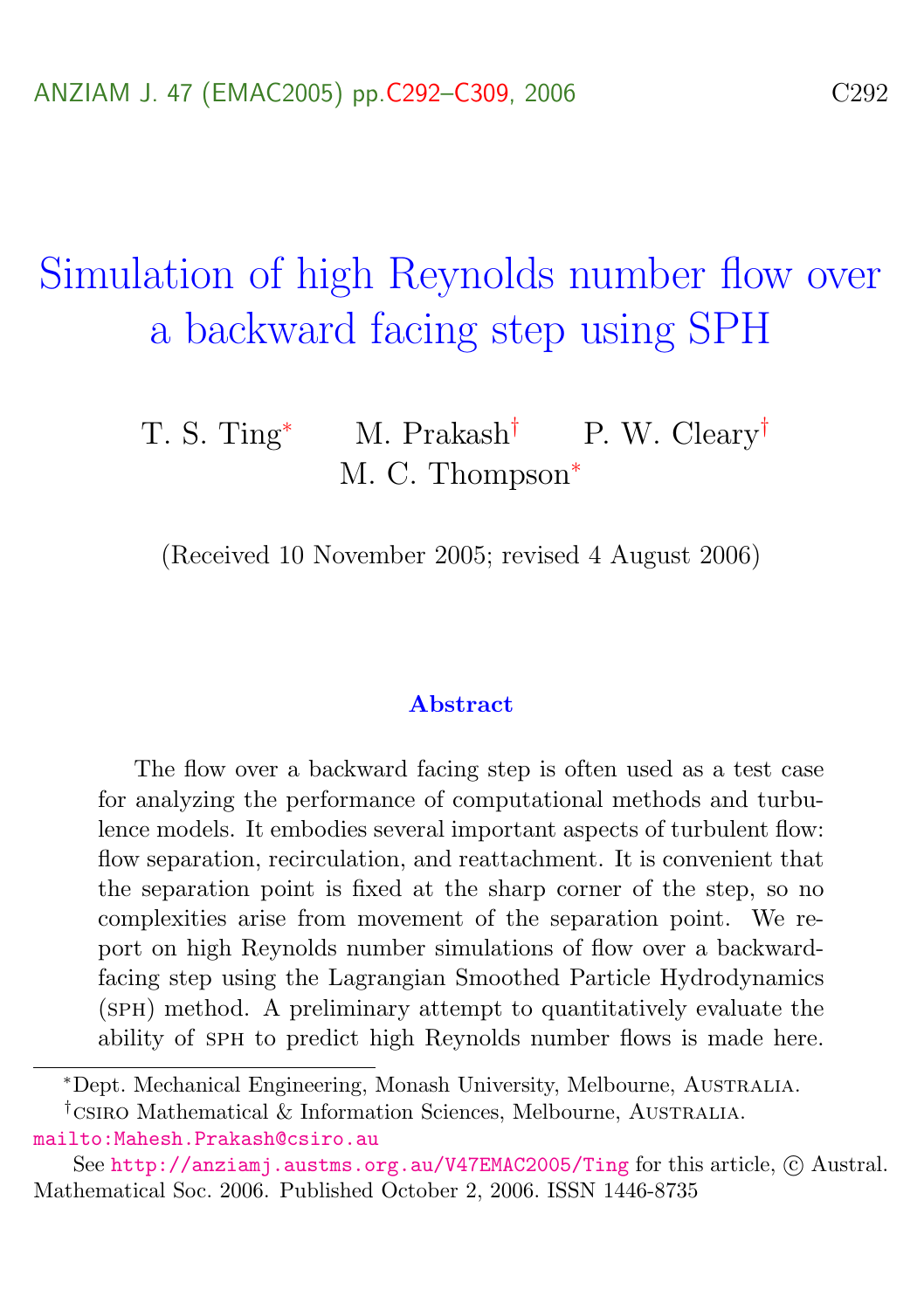The effect of using a sub-particle scale model within SPH similar in concept to a subgrid scale model in grid-based Large Eddy Simulations is investigated. Simulations were performed at three different sph resolutions and compared with experimentally and numerically (using traditional grid based CFD) observed velocity profiles and the re-attachment length. The flow Reynolds number was 132,000 based on the inlet velocity and the downstream channel height.

# **Contents**

| 1 Introduction         | C <sub>293</sub> |
|------------------------|------------------|
| 2 SPH modelling        | C <sub>294</sub> |
| 3 LES formulations     | C <sub>296</sub> |
| 4 Wall boundaries      | C <sub>296</sub> |
| 5 Backward facing step | C <sub>297</sub> |
| 6 Results              | C <sub>298</sub> |
| 7 Discussion           | <b>C303</b>      |
| 8 Conclusion           | C307             |
| <b>References</b>      |                  |

# <span id="page-1-0"></span>1 Introduction

Smoothed Particle Hydrodynamics (sph) is a fully Lagrangian computational technique that uses free moving particles to represent a continuum. The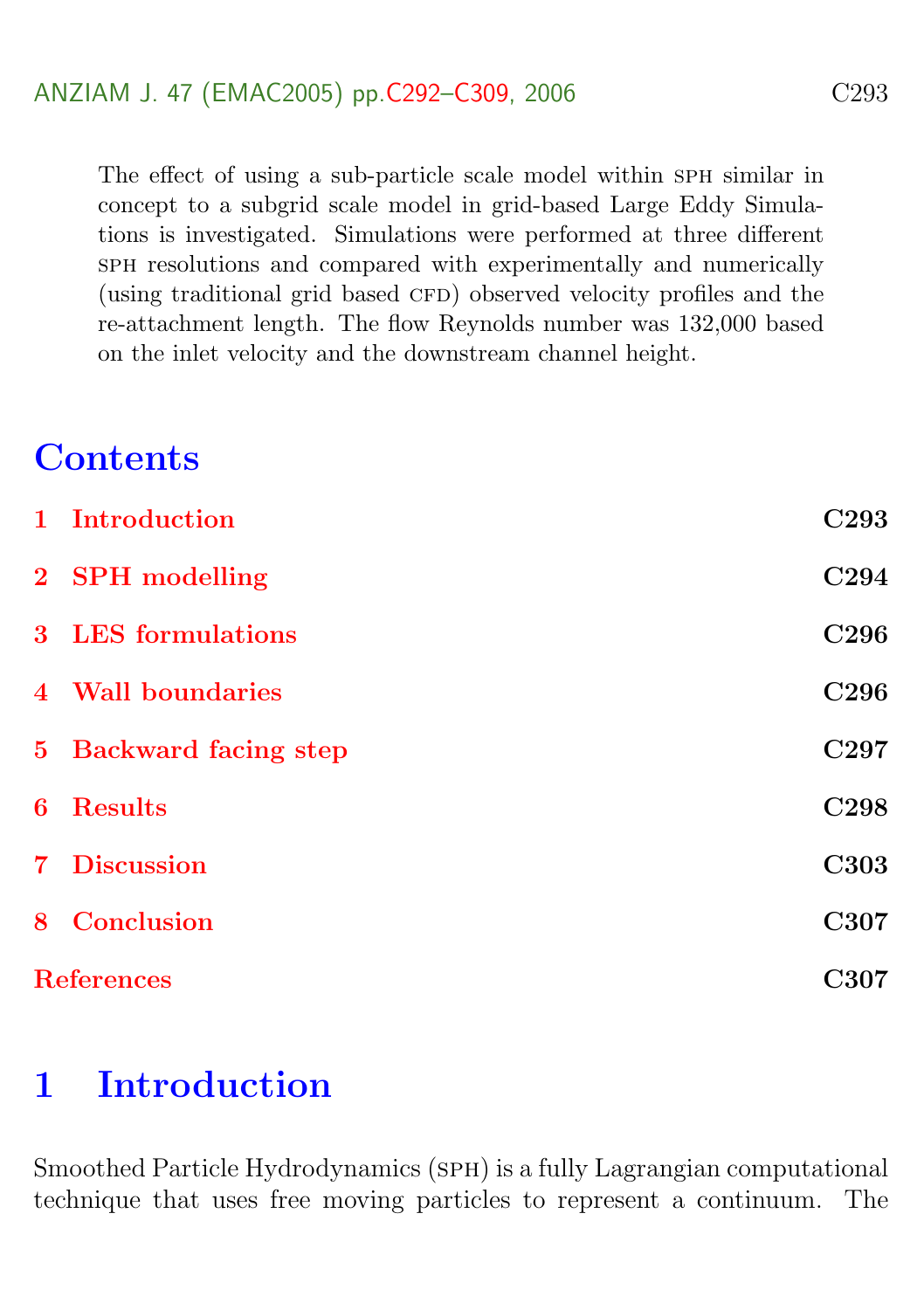#### <span id="page-2-1"></span>1 Introduction C294

particles move in response to interactions with surrounding particles sitting within a defined range. SPH has been applied successfully in Computational Fluid Dynamics (CFD) to simulate complex free surface flows, but is rarely used for flows involving separation, reattachment and recirculation. In addition, in most sph formulations, turbulent effects are neglected.

Formal work in turbulence modelling for sph is very new. Some of the earliest works were that of Violeau et al. [\[12\]](#page-17-0) and Monaghan [\[10\]](#page-16-0). In this paper, results of sph simulations of a turbulent flow over a backward-facing step are presented (see Issa et al. [\[5\]](#page-16-1) for an initial investigation). Here, a Large Eddy Simulation (les) approach similar to that of Lo & Shao [\[8\]](#page-16-2) models the sub-particle (sps) turbulent scales. The unresolvable stresses that arise from the sps motion are treated using the Smagorinsky eddy viscosity model. Wall functions are also incorporated to capture the fine scales in the near wall region.

### <span id="page-2-0"></span>2 SPH modelling

Full details of SPH formulations are described by Monaghan [\[9\]](#page-16-3). In SPH, the interpolated value of a function  $A$  at any position  $\bf{r}$  is

$$
A(\mathbf{r}) = \sum_{b} m_b \frac{A_b}{\rho_b} W(\mathbf{r} - \mathbf{r}_b, h) , \qquad (1)
$$

where  $m_b$  and  $\rho_b$  are the mass and density of particle at **r** and the summation is across all particles b within a radius 2h of **r**. Here  $W(\mathbf{r},h)$  is a  $C^2$  spline based smoothing kernel that approximates the shape of a Gaussian function but has compact support. Using the idea of interpolants, the Lagrangian Navier–Stokes equations are converted to ordinary differential equations that serve as the equations of motion for the fluid particles.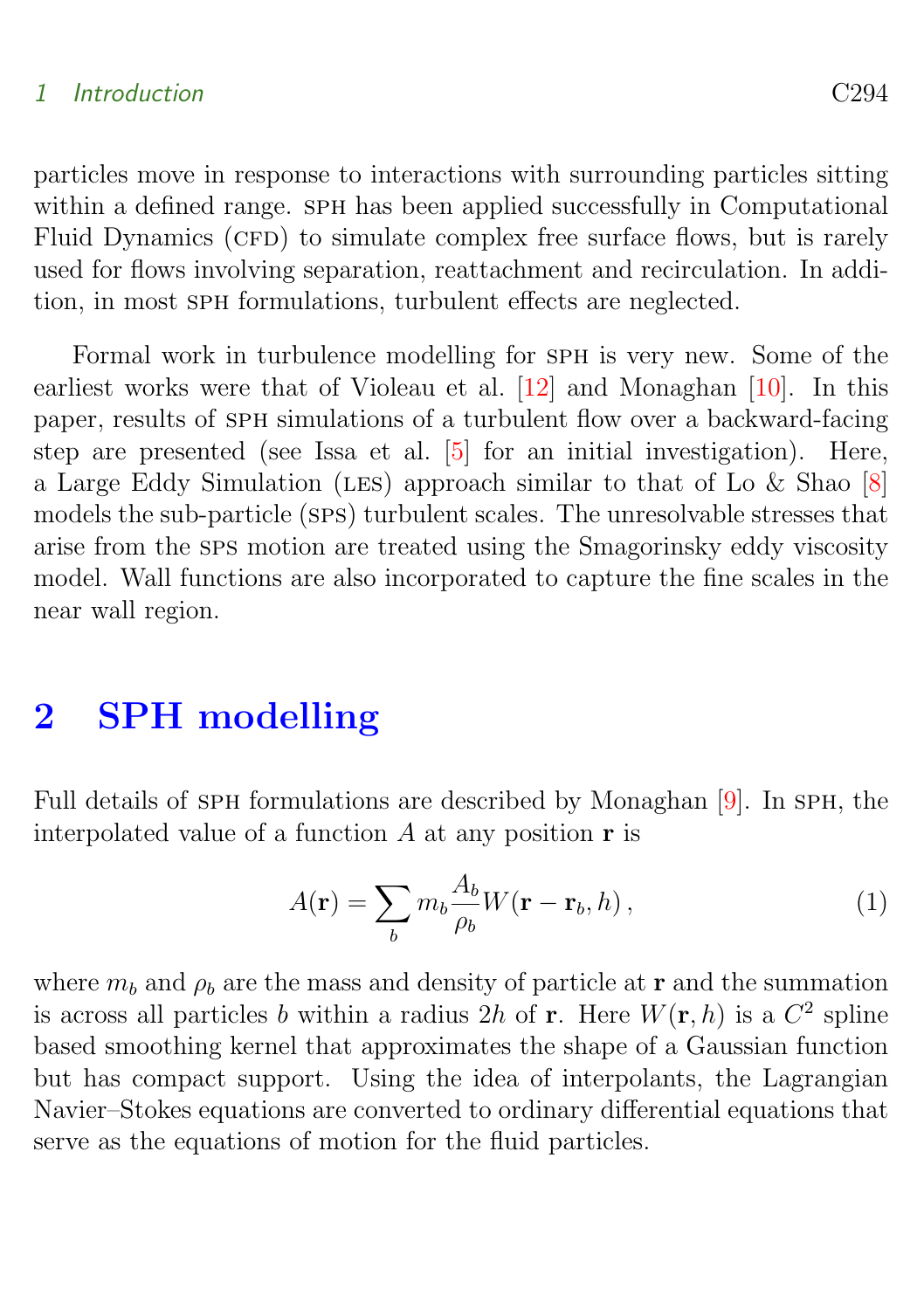### <span id="page-3-1"></span>2 SPH modelling C295

The preferred SPH form of the continuity equation is [\[9\]](#page-16-3)

<span id="page-3-0"></span>
$$
\frac{d\rho_a}{dt} = \sum_b m_b (\mathbf{v}_a - \mathbf{v}_b) \cdot \nabla W_{ab} , \qquad (2)
$$

where  $\rho_a$  is particle a's density;  $\mathbf{v}_a$  is particle a's velocity;  $m_b$  is the mass of neighbour particle b, and  $W_{ab} = W(\mathbf{r}_{ab}, h)$ . Here,  $\mathbf{r}_{ab} = \mathbf{r}_a - \mathbf{r}_b$  is the position vector of particle a relative to particle b. The kernel  $W_{ab}$  is evaluated for the particle-particle distance  $|\mathbf{r}_{ab}|$  with smoothing length h.

The SPH form of the momentum equation used here is from [\[1\]](#page-15-2):

$$
\frac{d\mathbf{v}_a}{dt} = \sum_b m_b \left[ \left( \frac{P_b}{\rho_b^2} + \frac{P_a}{\rho_a^2} \right) - \frac{\xi}{\rho_a \rho_b} \frac{4\mu_a \mu_b}{(\mu_a + \mu_b)} \frac{\mathbf{v}_{ab} \cdot \mathbf{r}_{ab}}{\mathbf{r}_{ab}^2 + \eta^2} \right] \nabla_a W_{ab} , \quad (3)
$$

where  $P_a$  is particle a's pressure;  $\mu_a$  is particle a's viscosity and  $\mathbf{v}_{ab} = \mathbf{v}_a - \mathbf{v}_b$ . Here  $\xi$  is a factor with a theoretical value of four, and  $\eta$  is a small parameter used to smooth out the singularity at  $\mathbf{r}_{ab} = 0$ .

The sph method used here is a quasi-compressible one. To relate particle density to fluid pressure, the stiff equation of state is

$$
P = P_0 \left[ \left( \frac{\rho}{\rho_0} \right)^{\gamma} - 1 \right], \qquad (4)
$$

where  $P_0$  is the magnitude of the pressure, and  $\rho_0$  is the reference fluid density. For water the value of  $\gamma = 7$  is generally used. The pressure scale factor  $P_0$  is given via

$$
\frac{\gamma P_0}{\rho_0} = 100V^2 = c_s^2, \qquad (5)
$$

where V is the characteristic or maximum fluid velocity, and  $c_s$  is the fluid speed of sound. Proper selection of  $c_s$  ensures that the density variations in the fluid are less than 1% and the flow thus regarded as incompressible.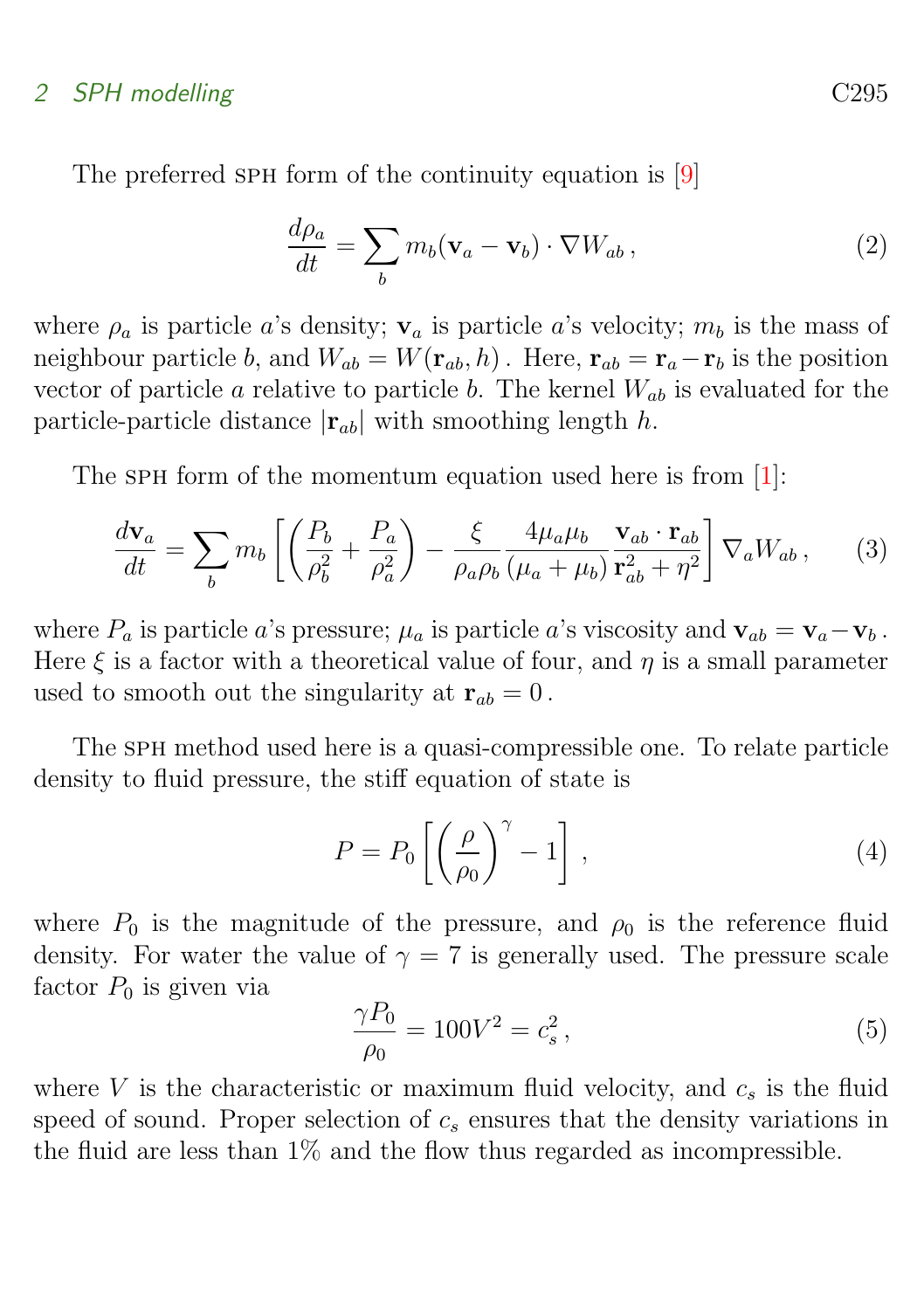### <span id="page-4-2"></span>2 SPH modelling C296

### <span id="page-4-0"></span>3 LES formulations

The core of LES is the *filtering* procedure described in detail by Wilcox [\[13\]](#page-17-1). Filtering of the Navier–Stokes momentum equation results in the sub-particle scale (sps) stress tensor [\[8\]](#page-16-2)

$$
\tau_{ij} = \rho(\overline{u_i u_j} - \overline{u}_i \overline{u}_j),
$$

that must be modelled to achieve closure of the equations. Following [\[8\]](#page-16-2), we used the eddy viscosity approach of Smagorinsky:

$$
\tau_{ij} - \frac{1}{3} \delta_{ij} \tau_{kk} = -2\mu_T \bar{S}_{ij};\tag{6}
$$

$$
\mu_T = \rho (C_S \Delta)^2 \sqrt{2 \bar{S}_{ij} \bar{S}_{ij}} ; \qquad (7)
$$

where  $\bar{S}_{ij}$  is the SPS strain tensor;  $C_S$  is the Smagorinsky constant which ranges typically from 0.065 to 0.25 and  $\Delta$  is the filter width which we define to be the SPH kernel smoothing length, h. We use  $C_S = 0.2$  in our work. By using an eddy viscosity assumption for the sps tensor, the filtered momentum equation is then analogous to the Navier–Stokes equations [\[12\]](#page-17-0). The eddy viscosity is then incorporated into the sph momentum equation in a simple manner by using  $(\mu + \mu)$  instead of  $\mu$  in Equation [\(3\)](#page-3-0).

### <span id="page-4-1"></span>4 Wall boundaries

In SPH, solid walls are also modelled using particles, spaced uniformly according to the initial particle configuration. To avoid inter-penetration of fluid particles, the boundary particles are prescribed with forces — typically of a Lennard–Jones form — that are exerted on the fluid in the normal direction.

In turbulent flow, near wall velocity gradients are difficult to resolve. Here, standard wall functions bridge the gap between the solid walls and the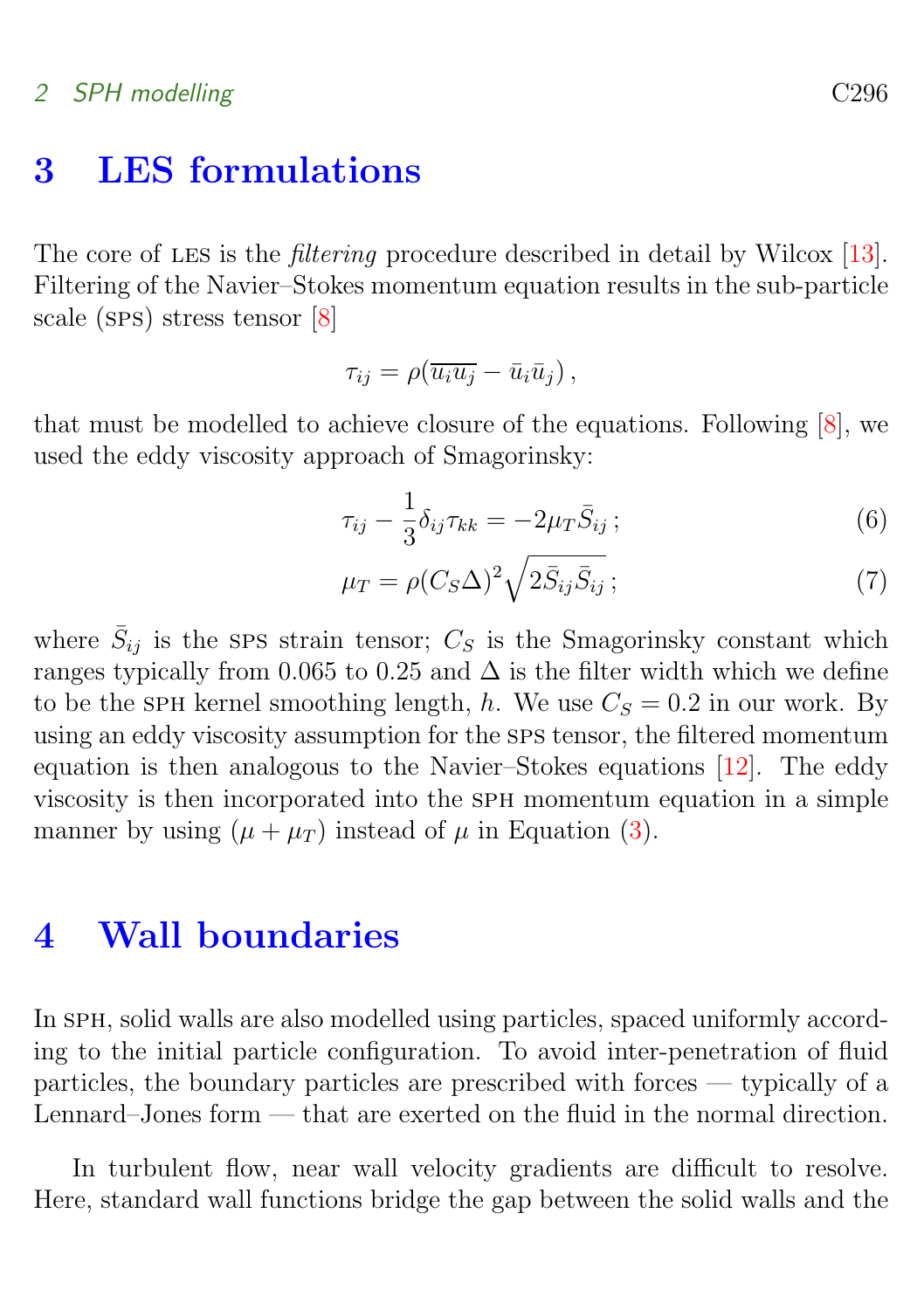<span id="page-5-3"></span>

FIGURE 1: Physical geometry and coordinate system.

first layer of particles away from the walls. We chose these wall functions:

<span id="page-5-2"></span>
$$
U^+ = y^+, \quad y^+ < 11.6\,,\tag{8}
$$

<span id="page-5-1"></span>
$$
U^{+} = 2.54 \ln(y^{+}) + 5.56 , \quad 11.6 < y^{+} < 100 , \tag{9}
$$

as suggested by Houghton & Carpenter [\[4\]](#page-16-4). Here,  $U^+ = \bar{u}/V_*$  and  $U^+ =$  $yV_*/\nu$ , where  $V_* = \sqrt{\tau_w/\rho}$ .

The wall shear stress  $\tau_w$  at each associated boundary particle is calculated using information from particles nearest to the wall. Once  $\tau_w$  is evaluated across all solid boundaries,  $y^+$  values are assigned to all particles in the nearwall region. The wall functions are then applied on appropriate particles as determined by the conditions in Equations [\(8\)](#page-5-1) and [\(9\)](#page-5-1).

### <span id="page-5-0"></span>5 Backward facing step

The geometry considered here follows the work of Speziale & Ngo  $[11]$  who based their work on the experimental results of Kim et al. [\[6\]](#page-16-6). The expansion ratio is 3:2  $(H_2/H_1)$  as shown in Figure [1.](#page-5-2) A fully developed turbulent channel flow profile is prescribed at the inlet. The Reynolds number is 132,000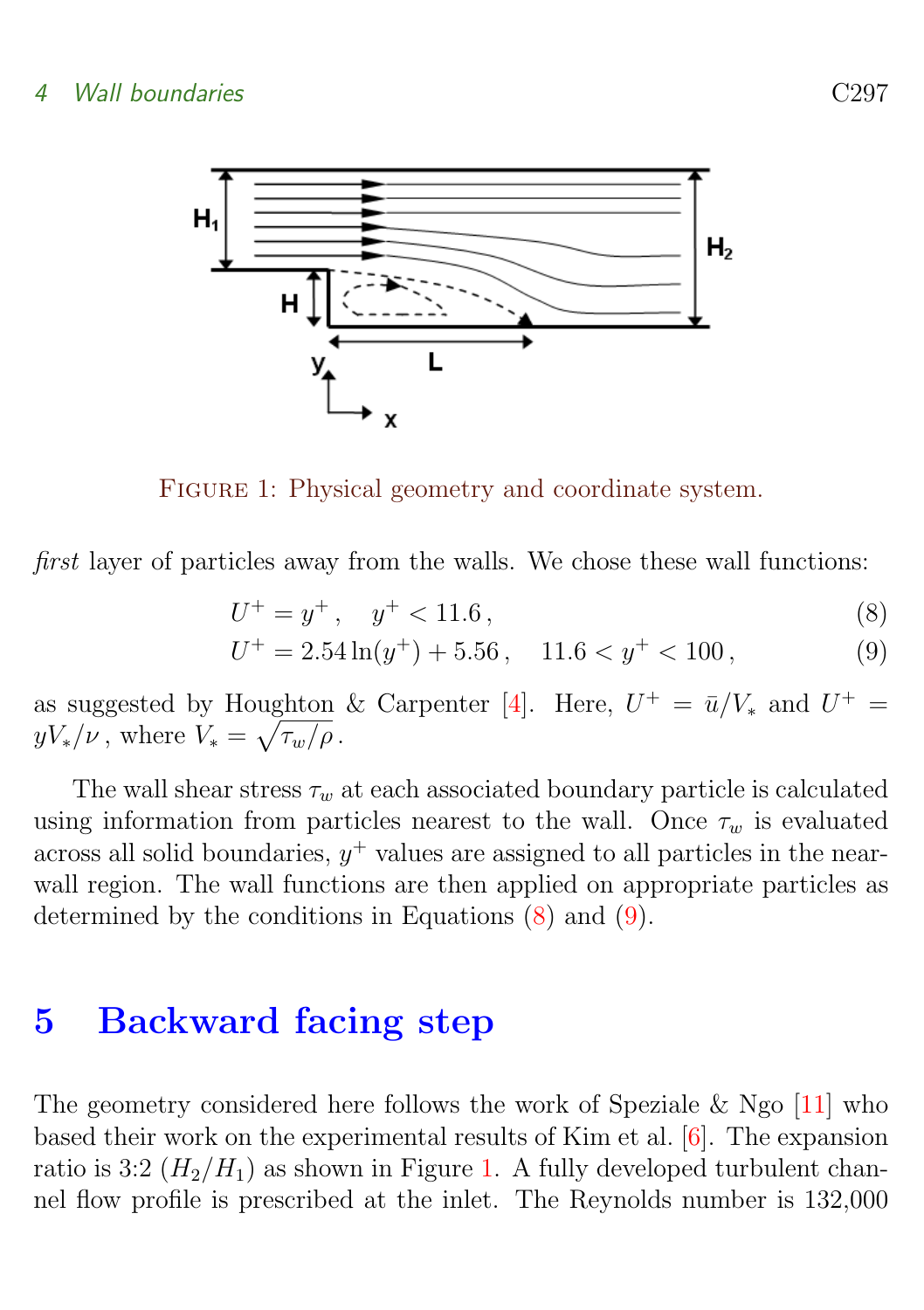<span id="page-6-1"></span>

| Case                                                    |       |
|---------------------------------------------------------|-------|
| Experiment Kim et al. [6]                               | 7.00  |
| Non-linear $k$ - $\epsilon$ model — Speziale & Ngo [11] | 6.4   |
| Standard SPH: $N = 40062$                               | 5.86  |
| Standard SPH: $N = 160122$                              | 11.24 |
| Standard SPH: $N = 360482$                              | 16.65 |
| SPH & Smagorinsky: $N = 40062$                          | 4.87  |
| SPH & Smagorinsky: $N = 160122$                         | 10.00 |
| SPH & Smagorinsky: $N = 360482$                         | 13.60 |

<span id="page-6-2"></span>TABLE 1: Mean reattachment points as determined by experiment and numerical computations .

based on the mean inlet centreline velocity  $U$  and the downstream channel height  $H_2$ . SPH simulations were performed using  $N = 40062$ , 160 122 and 360 482 particles.

# <span id="page-6-0"></span>6 Results

The results of the SPH simulations are primarily compared with the experimental results of Kim et al. [\[6\]](#page-16-6). Kim et al. [\[6\]](#page-16-6) measured the mean reattachment length  $(L = x/H)$  to be 7.0. Speziale & Ngo [\[11\]](#page-16-5) were able to obtain best results of 6.4 using a nonlinear  $k$ - $\epsilon$  model.

Figure [2](#page-7-0) shows the mean axial velocity  $(\bar{u}/U)$  profiles at specific streamwise locations behind the step as computed using standard SPH, plotted together with the experimental results of Kim et al. [\[6\]](#page-16-6). Figure [3](#page-8-0) shows the streamlines generated from the standard SPH and  $k$ - $\epsilon$  model computations of Speziale & Ngo  $[11]$ . The SPH results are generated using a time averaged solution of the statistically steady flow field. The state of the flow was monitored by capturing time histories of x-velocity at different locations in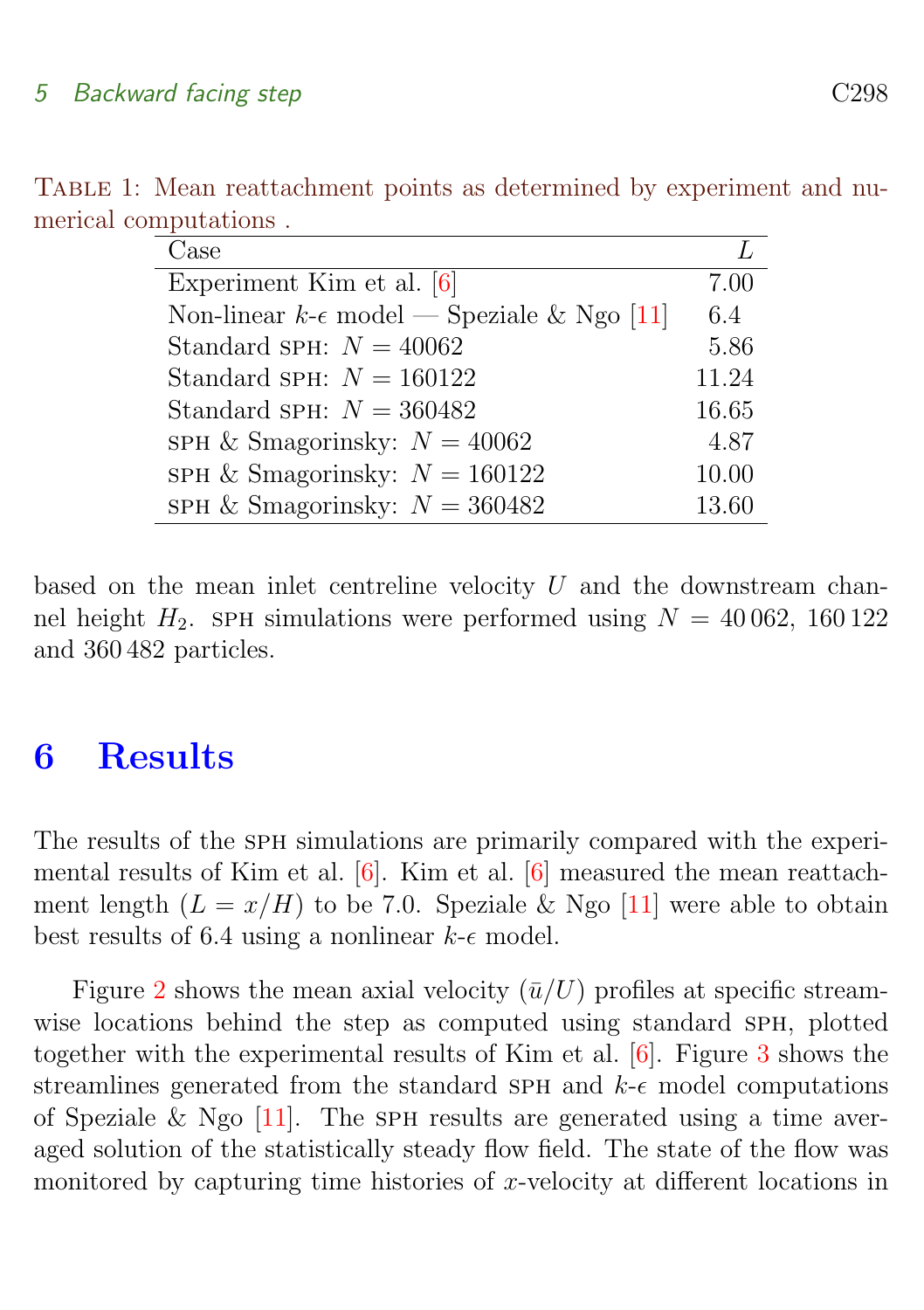

<span id="page-7-0"></span>FIGURE 2: Profiles of mean axial velocity,  $\bar{u}/U$ , at selected streamwise locations. Computations using standard sph.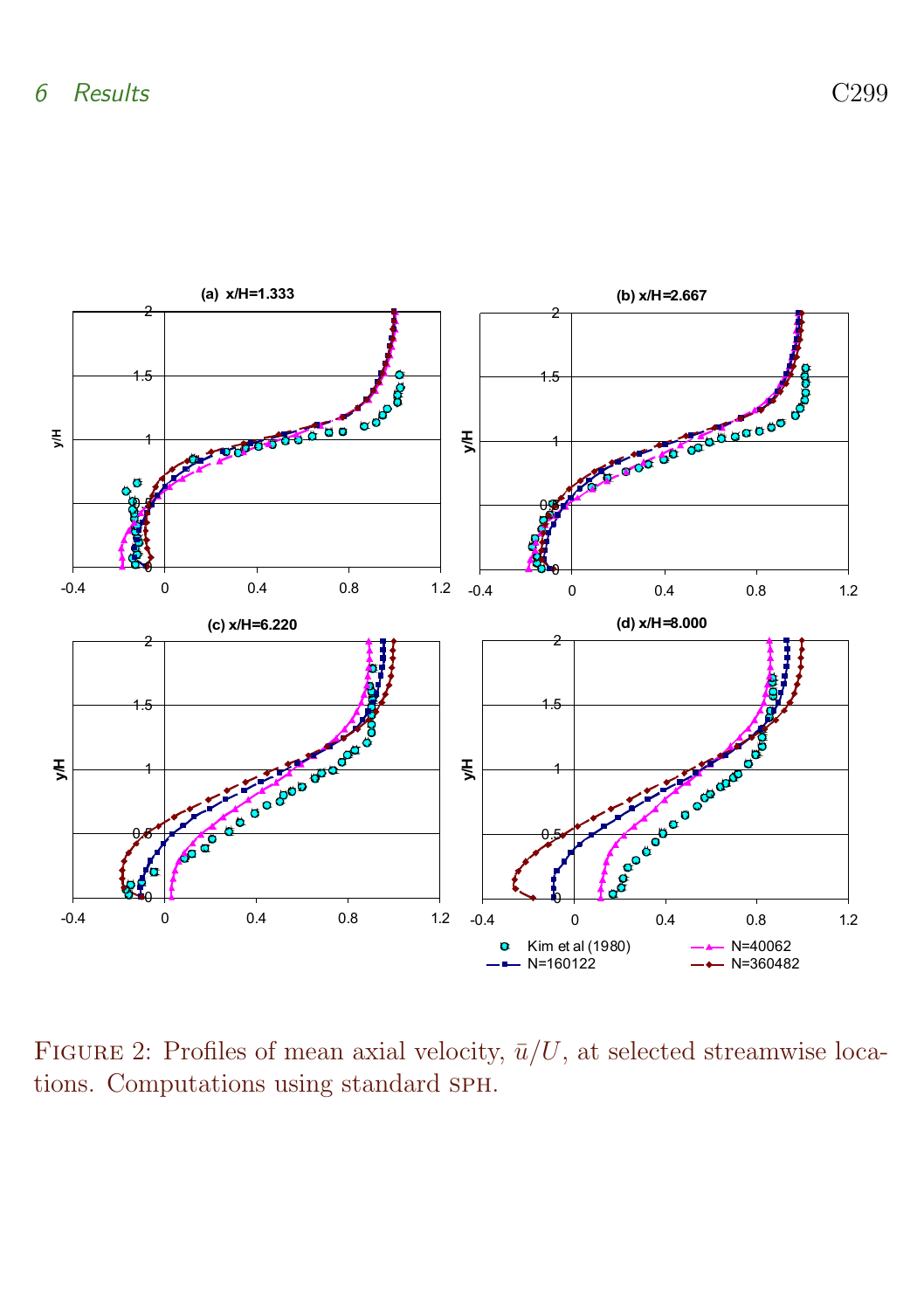<span id="page-8-1"></span>

<span id="page-8-0"></span>FIGURE 3: Comparison of generated streamlines using standard SPH (timeaveraged over several seconds), (a)  $N = 40062$ , (b)  $N = 160122$ , (c)  $N =$ 360 482, (d) Speziale & Ngo [\[11\]](#page-16-5), nonlinear  $k$ - $\epsilon$  model.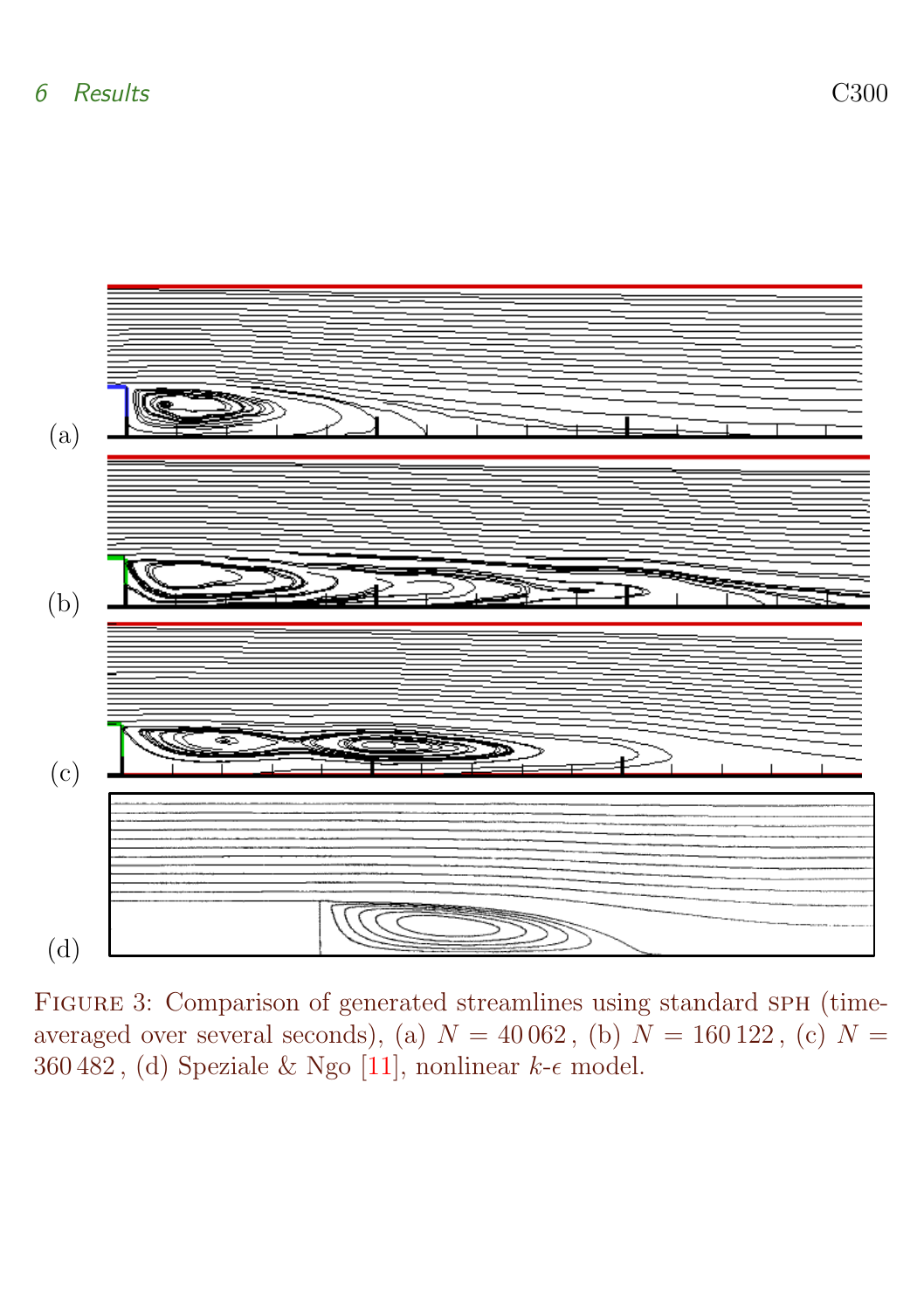

<span id="page-9-0"></span>FIGURE 4: Profiles of mean axial velocity,  $\bar{u}/U$ , at selected streamwise locations. Computations using standard sph with Smagorinsky model.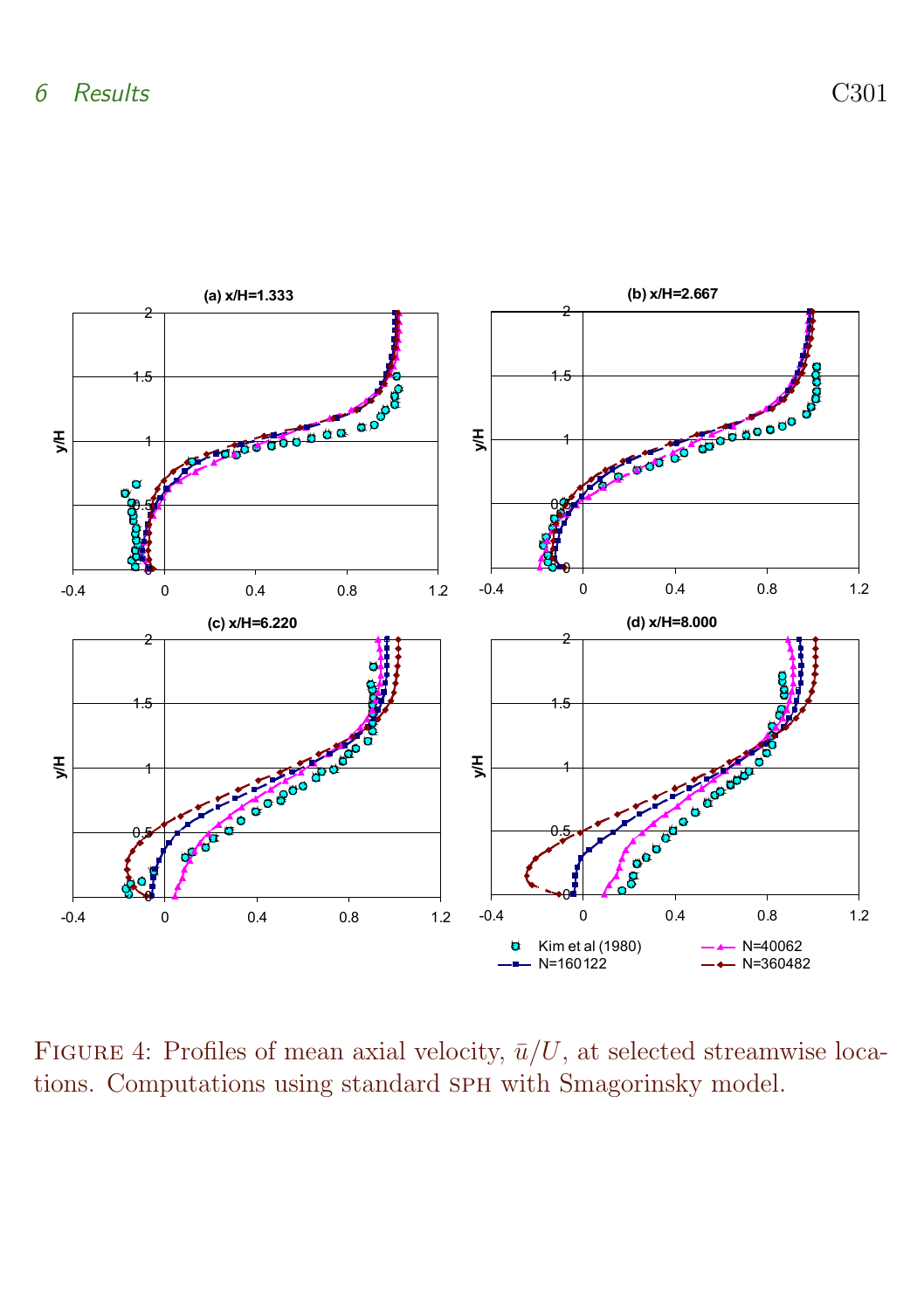

<span id="page-10-0"></span>FIGURE 5: Comparison of generated streamlines using standard SPH & Smagorinsky (time-averaged over several seconds), (a)  $N = 40062$ , (b)  $N =$  $160\,122$ , (c)  $N = 360\,482$ .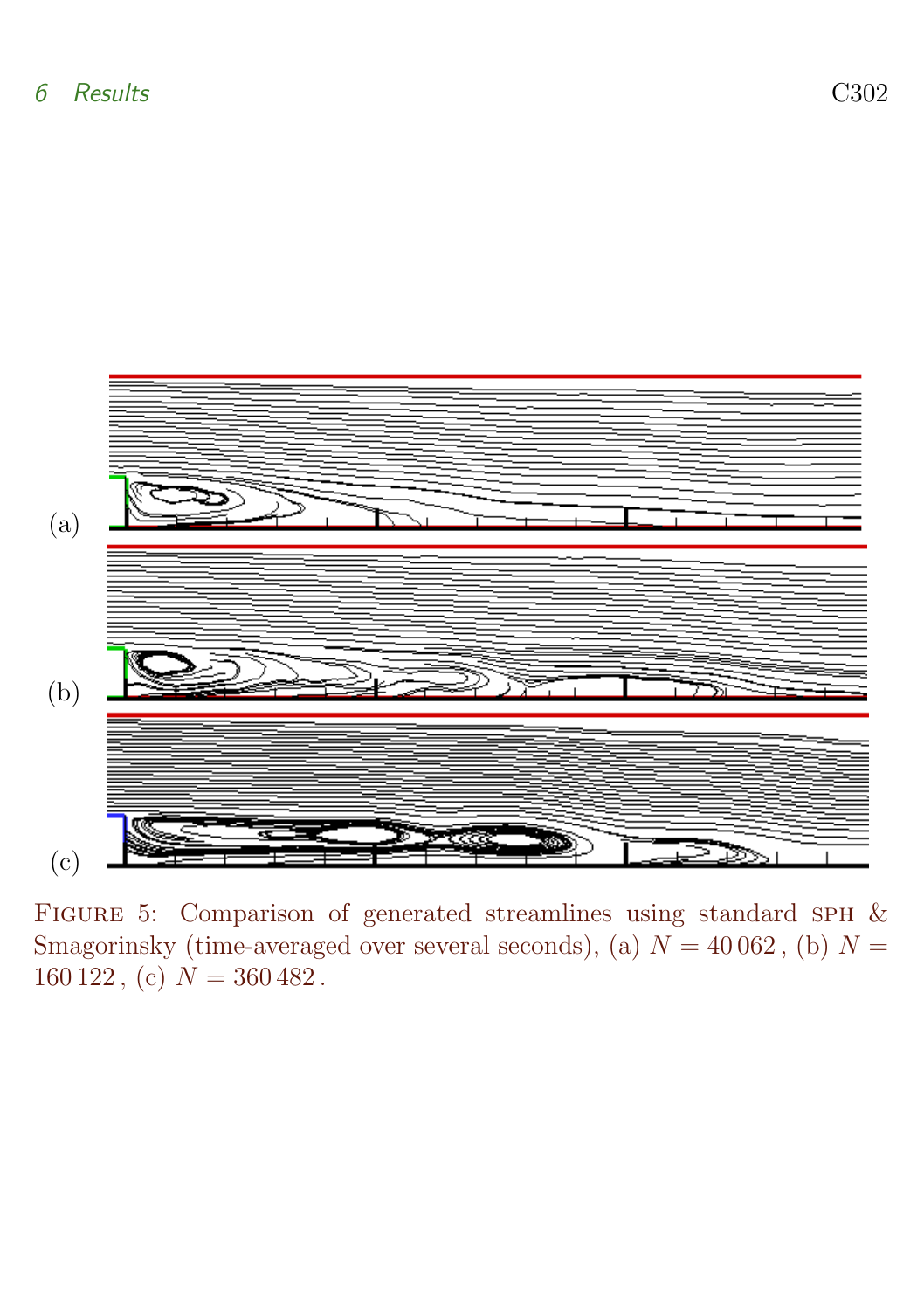#### 6 Results C303

the recirculation zone. Once the time histories show a statistically steady behaviour, time averaging was performed over several seconds of simulation time.

Examination of Figure [2](#page-7-0) shows that computations using  $N = 40062$  particles offered results that compare best with that from the experiment. At a higher resolution,  $N = 160122$ , standard SPH predicted a much longer recirculation zone behind the step. At the highest resolution  $N = 360482$ , two recirculation bubbles are predicted by SPH (Figure  $3(c)$  $3(c)$ ); one centred at approximately  $x/H = 2$ , and the second at  $x/H = 6$ . The mean reattachment location of the free shear layer emanating from the step is determined by the location of zero x-velocity (along the lower wall behind the step) of the time averaged flow field. Table [1](#page-6-1) shows the calculated mean reattachment lengths for the three cases.

Figure [4](#page-9-0) shows the mean velocity profiles as computed after implementing the Smagorinsky model and wall functions. Streamlines of the corresponding time-averaged flow fields are shown in Figure [5.](#page-10-0)

The mean reattachment lengths computed after incorporating the models are also tabulated in Table [1.](#page-6-1) Comparison of reattachment lengths and close examination of Figure [5](#page-10-0) shows that use of the Smagorinsky model did not significantly improve the sph predictions. Very large mean recirculation zones were still being computed at the higher resolutions. The mean velocity profiles also do not appear to converge on a particular result even though increasing number of particles were being used.

# <span id="page-11-0"></span>7 Discussion

The effect of using the Smagorinsky model is to dissipate the fluctuations in a turbulent flow. For the flow being considered here, the dissipation is evident in the region close to the walls, where on average the particles are moving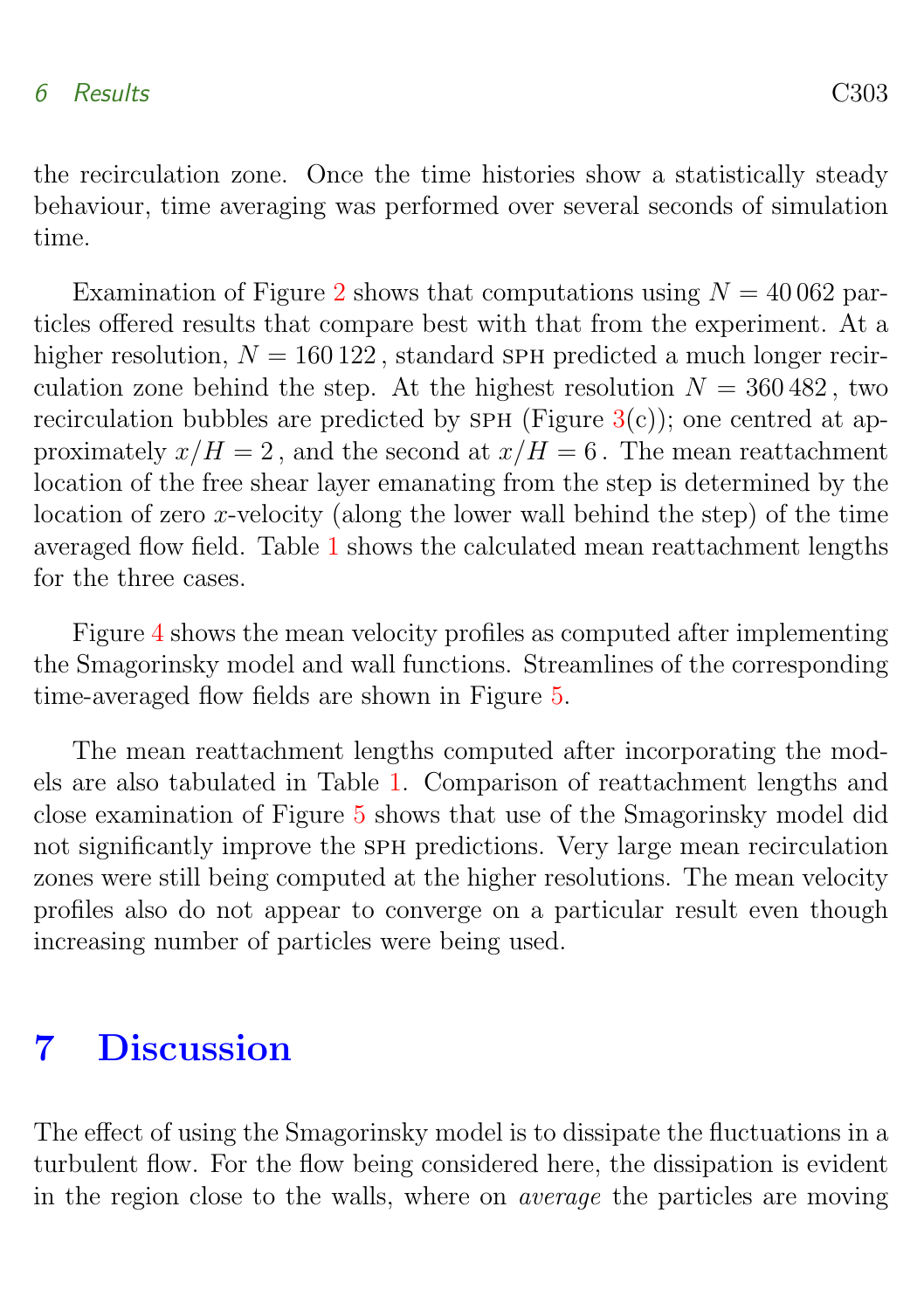

<span id="page-12-0"></span>FIGURE 6: Evolution of the SPH flow field after approximately 30 seconds of simulation time, snapshots taken at 8 second intervals.

slower. Closer examination of the numerical values indicate that velocity gradients in the near wall region tended to be more pronounced after the turbulence models were incorporated. Different numerical procedures for the wall functions may alter these findings; in this work, a single iteration using the instantaneous wall shear stress  $\tau_w$  was used. Alternatives include using  $\tau_w$ from the previous time-step, or to use multiple iterations with the current procedure.

The elongation of the recirculation bubbles as predicted for cases  $N =$ 160122 and  $N = 360482$  differ markedly from the computations using the nonlinear  $k-\epsilon$  model (see Figure [3\(](#page-8-0)b)–(c) or [5\(](#page-10-0)b)–(c)). At a Reynolds number of 132 000 it is reasonable to expect that the flow should be fully turbulent and hence strongly variable in time. It is possible that with more particles, certain time varying features in the flow that were not seen in simulations at lower resolution were being captured. To investigate this, the evolution of the flow past the backward facing step is examined for the case  $N = 360482$ . In the SPH simulations that were performed, the flow was observed to tend to a statistically steady behaviour after 30 seconds of simulation time. Figure [6](#page-12-0)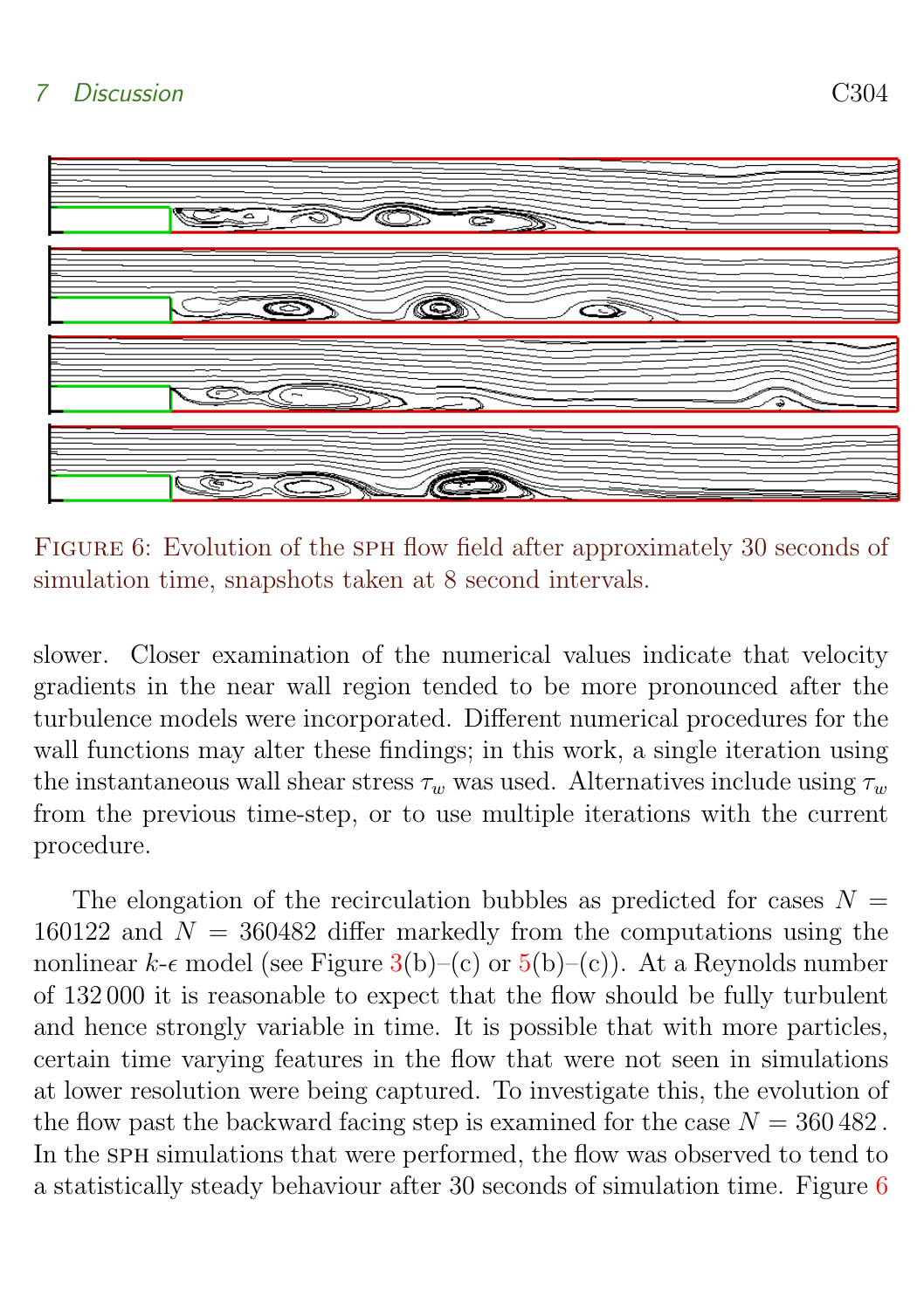#### <span id="page-13-0"></span>7 Discussion C305

depicts the flow evolution after this time has been reached.

As Figure [6](#page-12-0) clearly shows, the flow field is very unsteady even after the transient phase. Fluctuation of the primary recirculation zone is observed. Le et al. [\[7\]](#page-16-7) performed a very comprehensive study of the backward-facing step flow using 3D Direct Numerical Solution (DNS), and also reported fluctuations of the reattachment length in the range of  $x/H = 5$  to 8 for their geometry.

Figure [6](#page-12-0) also shows two other distinct flow characteristics: the formation and detachment of secondary and tertiary recirculation zones behind the reattachment, and the outside presence of recirculation regions on the upper wall. Both characteristics are rarely investigated by researchers, but Le et al. [\[7\]](#page-16-7) did report the presence of spanwise vortices situated behind the reattachment point. Our findings are further confirmed by comparison with the work of the FEAST Group  $[3]$ . They performed a 2D simulation of a high Reynolds number backward facing step flow (in the range of  $Re = 10<sup>4</sup>$ ) using a finite element approach, and are shown here in Figure [7.](#page-14-0) Figure [7](#page-14-0) shows very clearly flow characteristics that are similar to those found in Figure [6,](#page-12-0) mainly the existence of downstream recirculation zones past the reattachment point. Recirculation zones on the upper wall and fluctuations of the primary recirculation zone are also clearly depicted.

Although our observations of the backward -facing step flow evolution may compare qualitatively with the findings of other researchers, some discrepancies have been found in the quantitative values especially the mean reattachment point. We postulate that the numerical discrepancies are primarily due to the limitations of a 2D computation. As far as fully turbulent flows are concerned, a les computation for such a flow should be performed in 3D for best results. In a 2D computation, the vortex stretching mechanism in the spanwise direction is lost, and the velocity scales will not be resolved correctly. Subsequently, the energies in the turbulent spectra will not be distributed properly, which may cause an accumulation of energy at the incorrect scales. This is one of the possible causes for the large fluctuations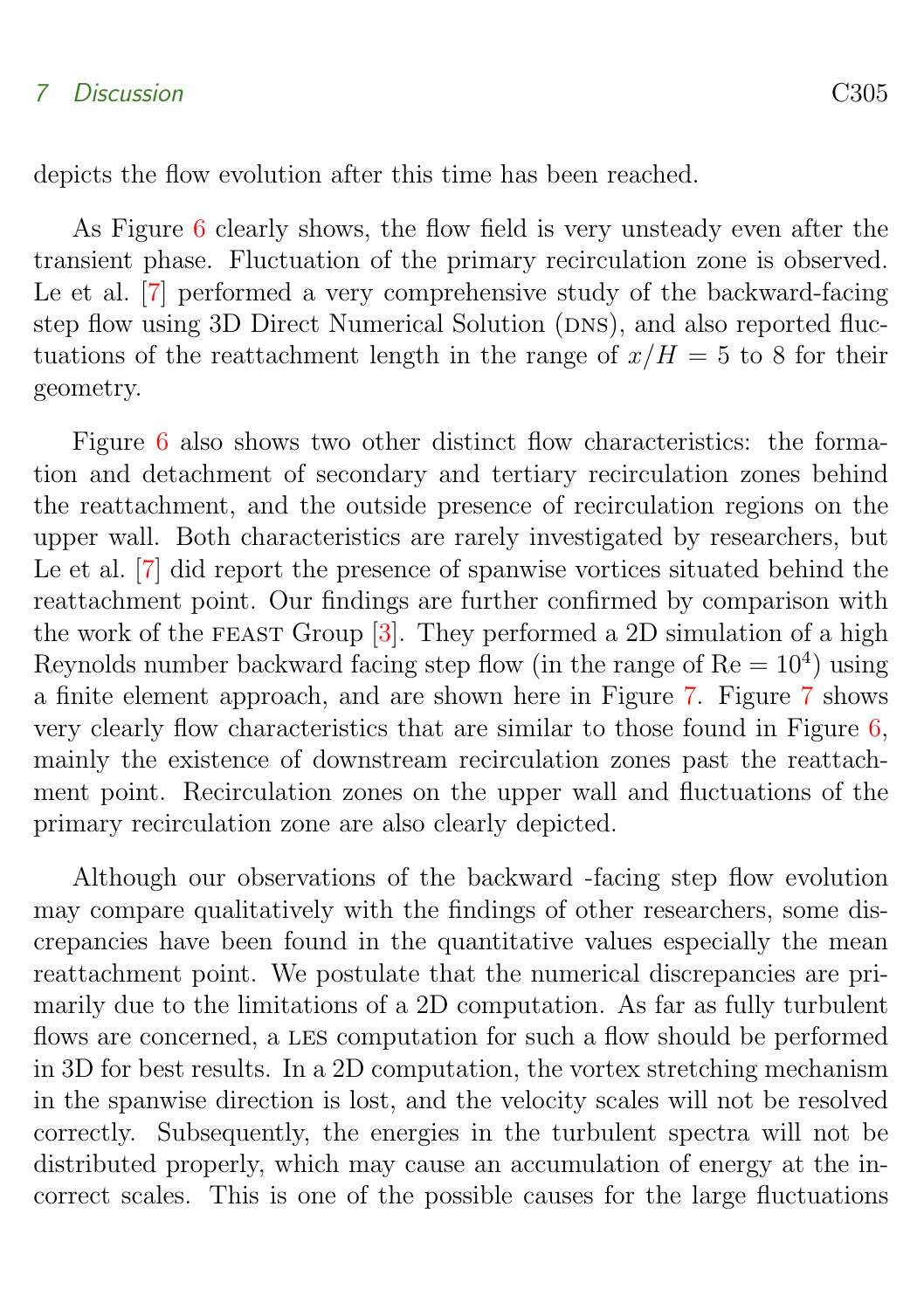<span id="page-14-1"></span>

Figure 7: 2D visualisation of turbulent flow past backward-facing step with  $Re \approx 10^4$ . Streamlines computed by the FEAST Group [\[3\]](#page-16-8). Snapshots taken at four second intervals

<span id="page-14-0"></span>observed in our work.

A further possibility could be the methodology used to time average the sph solution. In the present work we have used the same time sample for averaging simulations at all three resolutions. At higher resolutions we note that sph is capturing flow structures that are time varying in nature; depending on their periodicity, the time averaging procedure would probably demand longer sampling windows. This aspect of the averaging process will be the subject of analysis for the future.

However, the baseline sph code performed fairly well in the prescribed flow conditions even without the presence of any turbulence modelling. Cleary & Monaghan [\[2\]](#page-15-3) suggested that dissipative motions at the sub-particle scale exist in sph, which prevents the excessive accumulation of energy in the larger scales. Therefore, it is possible to think of SPH as a natural LES technique, with an inherent sub-particle scale model.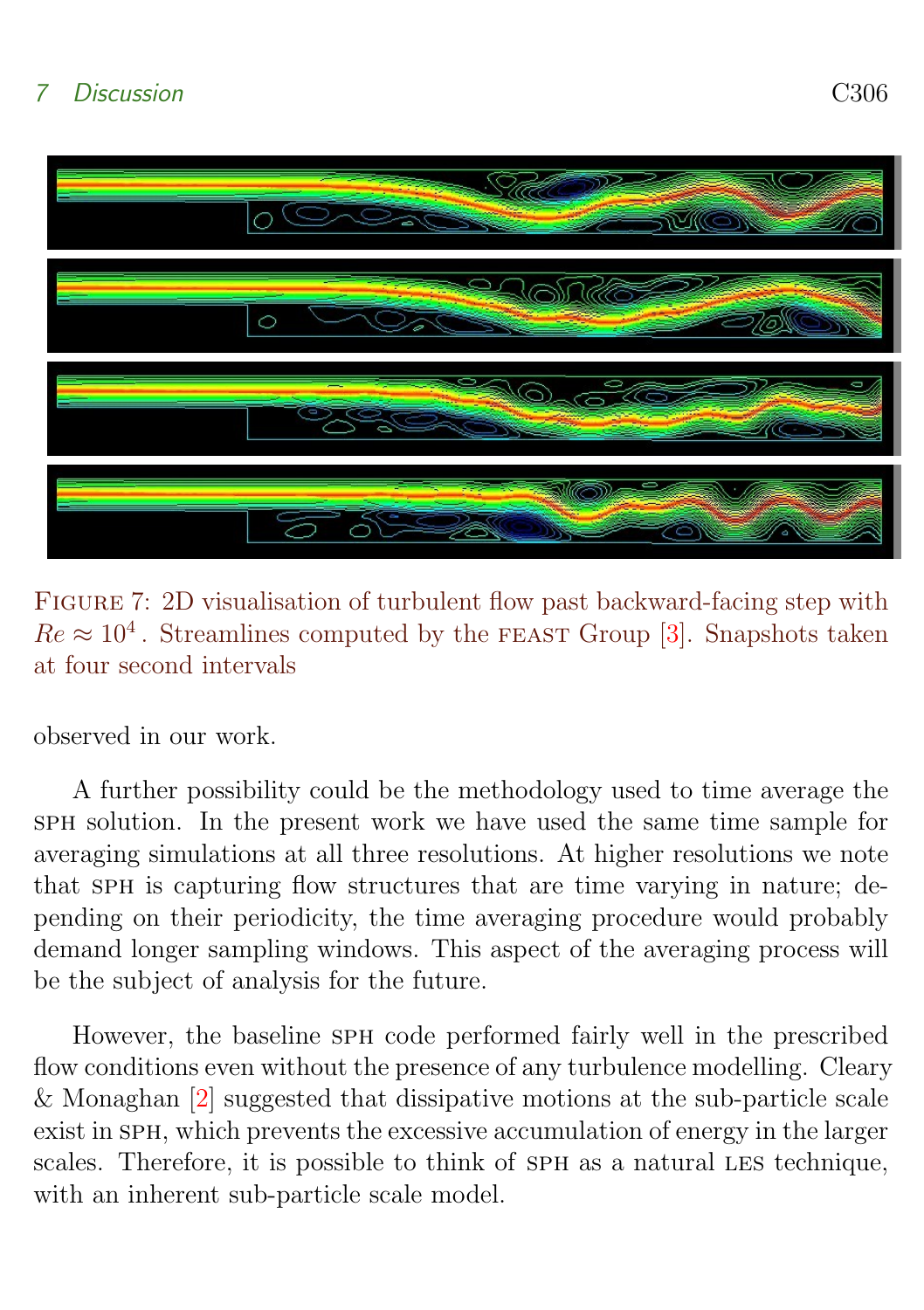# <span id="page-15-1"></span>8 Conclusion

A quasi-compressible sph method incorporated with the Smagorinsky eddy viscosity model is used to simulate a high Reynolds number time dependent flow past a backward facing step. The mean flow statistics and streamlines were computed, and compared with experimental results and a numerical solution at steady state using a commercial grid based package. The SPH code performed fairly well in the prescribed flow conditions even without the presence of any turbulence modelling. Some deviations between sph and the experiment were found at downstream locations from the step.

At fine resolutions, mean streamlines generated using the SPH flow field showed multiple recirculation zones which were not seen in the steady state grid based solution. Further investigation revealed that such patterns have been reported where researchers used time dependent finite element solutions.

We conclude that deviations in the numerical values when compared with experiment are primarily due to the limitations of a 2D computation. This will need to be confirmed through a comprehensive analysis of a 3D computation as part of ongoing work. The sampling procedure of the unsteady flow field needed in time averaging the sph solutions may require examination for computations at higher resolutions.

### **References**

- <span id="page-15-2"></span><span id="page-15-0"></span>[1] Cleary, P. W., Modelling confined multi-material and heat mass flows using SPH, Applied Mathematical Modelling, 22, 981–993, 1998. [C295](#page-3-1)
- <span id="page-15-3"></span>[2] Cleary, P. W. and Monaghan, J. J., Boundary interactions and transition to turbulence for standard CFD problems using SPH, Proceedings of the 6th Biennial Conference on Computational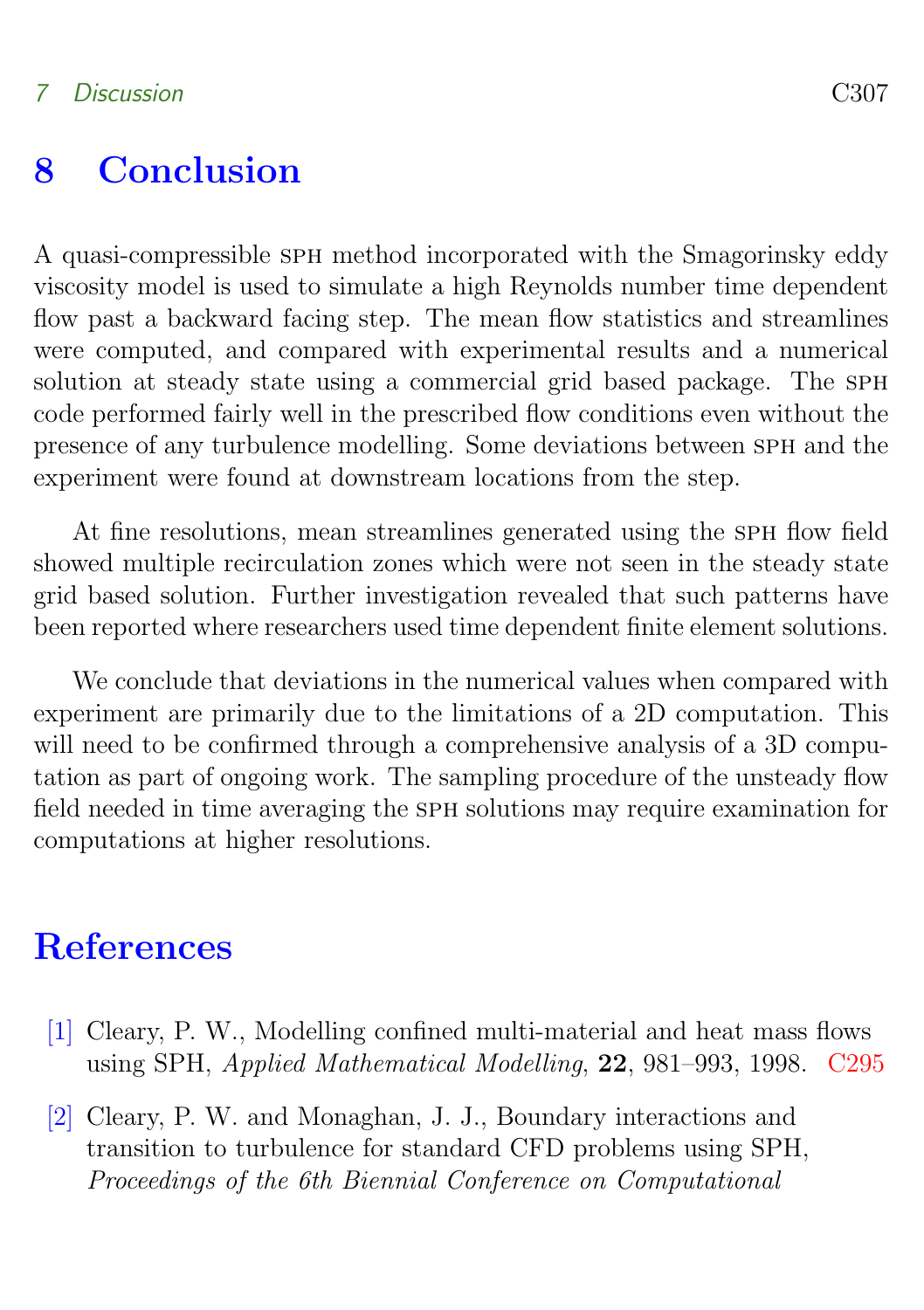#### References C308

Techniques and Applications, Canberra, ACT, 1993, pages 157–165, World Scientific, 1994. [C306](#page-14-1)

- <span id="page-16-8"></span>[3] FEAST Group, Flow over a backward facing step at high Reynolds number. [Online] [http://www.featflow.de/album/catalog/bfs\\_](http://www.featflow.de/album/catalog/bfs_high_2d/data.html [Accessed 26/09/2005]) [high\\_2d/data.html\[Accessed26/09/2005\]](http://www.featflow.de/album/catalog/bfs_high_2d/data.html [Accessed 26/09/2005]). [C305,](#page-13-0) [C306](#page-14-1)
- <span id="page-16-4"></span>[4] Houghton, E. L. and Carpenter, P. W., Aerodynamics for Engineering Students, 5th edition, Butterworth–Heinemann, Burlington, MA, 2003. [C297](#page-5-3)
- <span id="page-16-1"></span>[5] Issa, R., Lee, E. S. and Violeau, D., Incompressible separated flows simulations with the smoothed particle hydrodynamics gridless method, Int. J. Numer. Meth. Fluids, 47, 1101–1106, 2005. [C294](#page-2-1)
- <span id="page-16-6"></span>[6] Kim, J., Kline, S. J. and Johnston, J. P., ASME J. Fluids Enging, 102, 302, 1980. [C297,](#page-5-3) [C298](#page-6-2)
- <span id="page-16-7"></span>[7] Le, H., Moin, P. and Kim, J., Direct numerical simulation of turbulent flow over a backward-facing step, *J. Fluid Mech.*, **330**, 349–374, 1997. [C305](#page-13-0)
- <span id="page-16-2"></span>[8] Lo, E. Y. M. and Shao, S., Simulation of near-shore solitary wave mechanics by an incompressible SPH method, *Applied Ocean Research*, 24, 275–286, 2002. [C294,](#page-2-1) [C296](#page-4-2)
- <span id="page-16-3"></span>[9] Monaghan, J. J., Smoothed particle hydrodynamics, Ann. Rev. Astron. Astrophys., 30, 543–574, 1992. [C294,](#page-2-1) [C295](#page-3-1)
- <span id="page-16-0"></span>[10] Monaghan, J. J., sph compressible turbulence, Monthly Notices of the Royal Astronomical Society, 335, 843–852, 2002. [C294](#page-2-1)
- <span id="page-16-5"></span>[11] Speziale, C. G. and Ngo, T., Numerical solution of turbulent flow past a backward-facing step using a nonlinear  $k$ - $\epsilon$  model, Int. J. Engng. Sci., **10**, 1099–1112, 1988. [C297,](#page-5-3) [C298,](#page-6-2) [C300](#page-8-1)